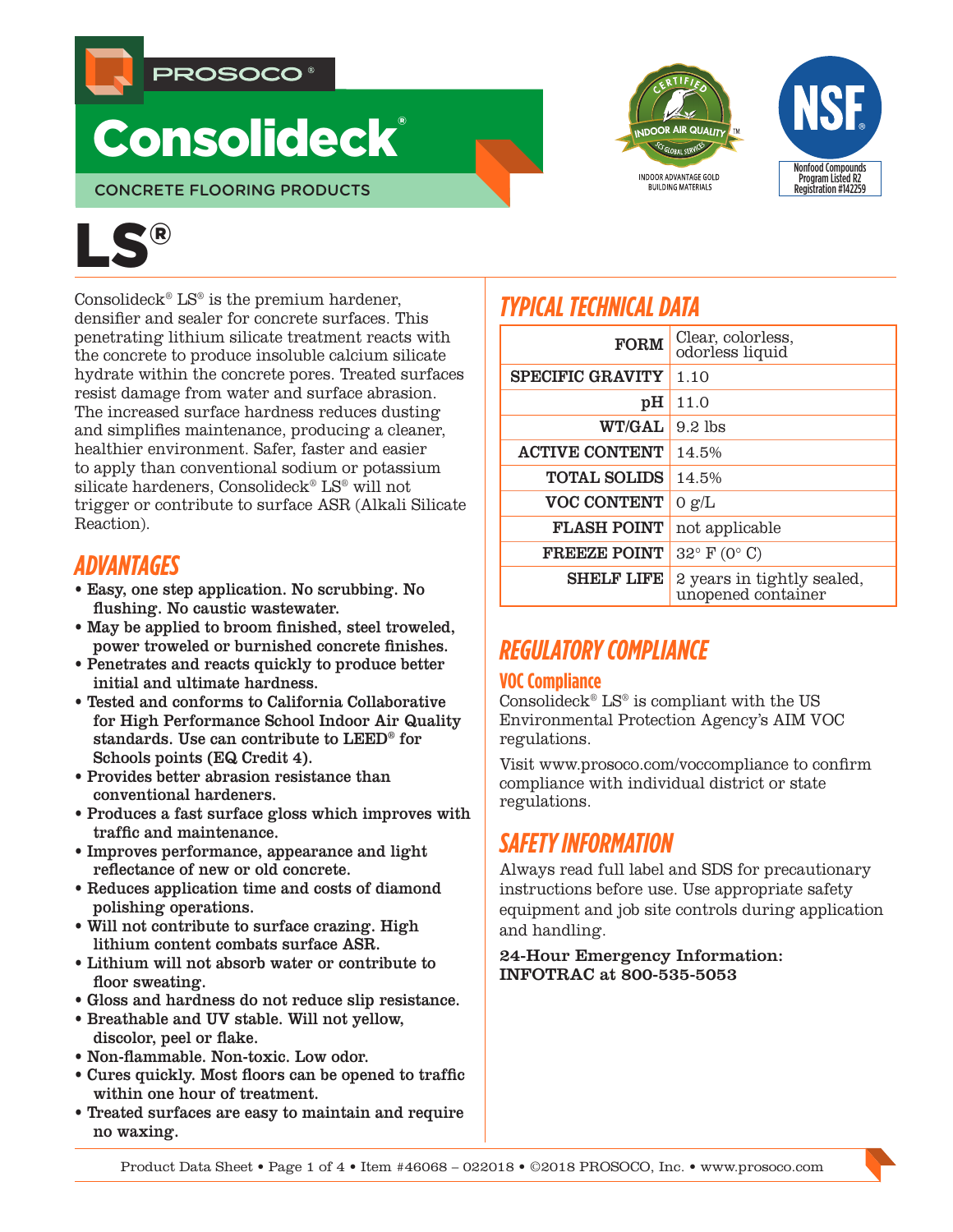## **Product Data Sheet Consolideck® LS®**

# *PREPARATION*

Protect people, vehicles, property, plants and all surfaces not designated to receive LS® from the product, splash and wind drift. Use polyethylene or other proven protective material.

New Concrete: Though LS® may be applied to freshly placed concrete after final finishing and installation of the control joints, Consolideck® LS/ CS® may be a better choice. Contact PROSOCO for recommendations. When applying to new concrete, remove soft cut saw debris before application.

**Existing Concrete:**  $LS^{\circ}$  is ideal for application to existing, cured concrete of any age. Surfaces must be clean and structurally sound. Remove all foreign materials including bond breakers, curing agents, surface grease and oil, and construction debris using the appropriate PROSOCO surface prep cleaner.

Do not apply to surfaces which are frozen, dirty or have standing water. Surfaces must be clean, dry and absorbent. Test surface absorbency with a light water spray; surfaces designated for treatment should wet uniformly. If the surface does not wet uniformly, use the appropriate Consolideck® or PROSOCO surface preparation cleaner or mechanical process to remove remaining surface contaminants.

Follow the appropriate cleaner with thorough water rinsing. If a d-limonene based cleaner/stripper is used, clean treated surfaces with PROSOCO Cleaner/Degreaser and rinse thoroughly.

Acid-stained concrete must be thoroughly neutralized and rinsed prior to application.

Application may begin as soon as prepared surfaces are dry and free of ponded water.

#### **Surface and Air Temperatures**

Temperatures for application should be 40–100°F  $(4-38°C)$ .

#### **Equipment**

Apply with low pressure sprayer or microfiber pad. Fit sprayers with a 0.5 gpm (gallon per minute) spray tip.

#### **Storage and Handling**

Store in a cool, dry place. Always seal container after dispensing. Do not alter or mix with other chemicals. Published shelf life assumes upright storage of factory-sealed containers in a dry place. Maintain temperatures of 40–100°F (4–38°C). If product freezes, allow to thaw and mix well. Do not double stack pallets. Dispose of in accordance with local, state and federal regulations.

# *APPLICATION*

Read "Preparation" and the Safety Data Sheet before use.

ALWAYS TEST a small area of each surface to confirm suitability, coverage rate and desired results before beginning overall application. Test with the same equipment, recommended surface preparation and application procedures planned for general application. Let surface dry thoroughly before inspection.

Pre-testing will confirm suitability of surface preparation and application procedures proposed for general application, and will also determine the average coverage rates to be maintained over the entire project.

#### **Dilution & Mixing**

Do not dilute or alter. Use as supplied.

#### **Typical Coverage Rates**

Variations in concrete quality, porosity, job site conditions, temperature and relative humidity will affect coverage rates and drying times. Calculate the target coverage rate by testing a representative section of the prepared surface using the published application instructions.

#### Estimated Coverage Rates

The following coverage rates are offered for estimating only. See below for instructions on calculating project-specific target coverage rates.

Freshly Placed, Uncured, Steel Troweled Concrete • 800–1000 sq.ft.(74–93 sq.m.) per US gal

Steel Troweled; Ground/Honed; and Polished Concrete • 500–800 sq.ft. (46–74 sq.m.) per US gal

Calculating Project-Specific Target Coverage Rate

- 1. Prepare the test section in accordance with "Preparation" information above. Surfaces must be clean, dry and absorbent. Surfaces should wet uniformly.
- 2. Add 1-gallon of LS® to a clean, pump-up sprayer. Apply according to Application Instructions steps #1–3 for the appropriate floor type. Repeat as necessary to determine correct rate of application.
- 3. Measure the test area to establish the target coverage rate per gallon.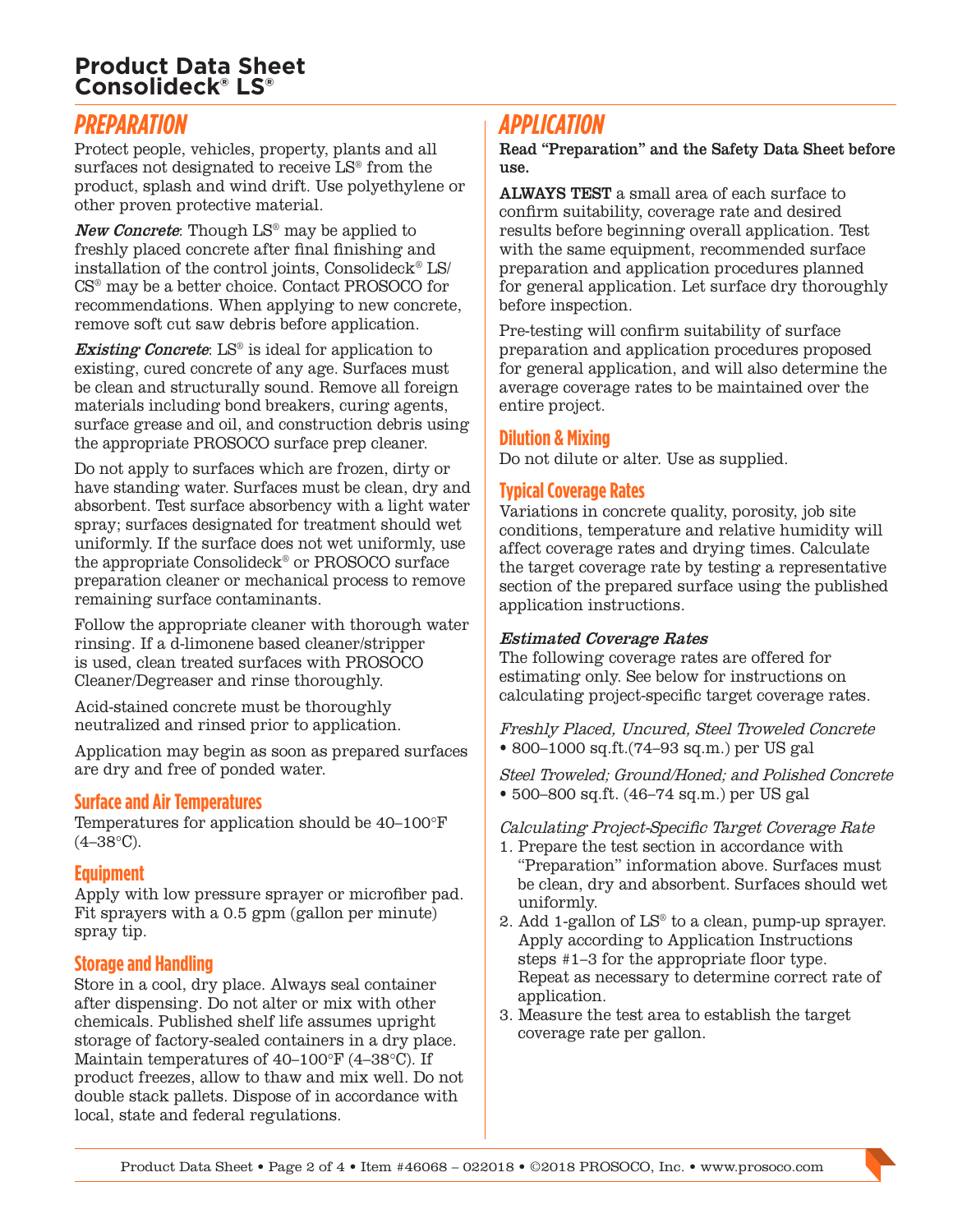## **Product Data Sheet Consolideck® LS®**

#### **Application Instructions**

NOTE: Allowing excess material to puddle on the floor will extend dry times and create white residues which must be removed immediately. Call 800-255-4255 for removal instructions.

#### Freshly Placed, Uncured Steel-Troweled Concrete

- 1. After final finishing, soft cut control joints. Clean concrete of any dirt, residue or debris.
- 2. Using a low pressure sprayer, apply a single coat sufficient to wet the surface without producing puddles. Use a clean microfiber pad to spread product evenly and ensure uniform wetting. Avoid spreading once drying begins. Scrubbing is not necessary. If surfaces dry immediately, apply more product. Surface should remain wet for 5–10 minutes. Adjust rate of application to eliminate puddles.
- 3. Allow treated surfaces to dry.
- 4. Immediately apply the specified curing compound or initiate the specified curing procedure.
- 5. When curing is complete, use an automatic floor scrubber equipped with cleaning pads or brushes appropriate for removal of accumulated construction soiling and surface residues. Avoid pads or brushes which may damage the finished floor. This will further enhance the sheen produced by LS®.

#### Cured, Steel Troweled Concrete

1. Surface must be clean, dry and absorbent, and must wet uniformly. Test surface absorbency with a light water spray. To slow dry times in hot, dry weather conditions, lightly pre-wet the concrete with fresh water and allow any standing water to evaporate.

- 2. Using a low pressure sprayer, apply a single coat sufficient to wet the surface without producing puddles. Use a clean microfiber pad to spread product evenly and ensure uniform wetting. Avoid spreading once drying begins. Scrubbing is not necessary. If surfaces dry immediately, apply more product. Surface should remain wet for 5–10 minutes. Adjust rate of application to eliminate puddles.
- 3. Allow treated surfaces to dry.
- 4. Remove dried powder residue using stiff broom, power sweeper or floor scrubbing machine.
- 5. For immediate, enhanced shine, buff or burnish the dry concrete surface in both directions using an orbital floor machine or burnisher equipped with an appropriate polishing pad. This is a dry buffing operation.

#### Cured, Ground/Honed Concrete

- 1. Sand, level or grind the surface with a floor sander, orbital floor machine or diamond grinder, as needed, to achieve desired exposure. Remove all dust and debris with a floor scrubbing machine and fresh water. Allow wet surfaces to dry. Surfaces must be clean and dry.
- 2. Using a low pressure sprayer, apply a single coat sufficient to wet the surface without producing puddles. Use a clean microfiber pad to spread product evenly and ensure uniform wetting. Avoid spreading once drying begins. Scrubbing is not necessary. If surfaces dry immediately, apply more product. Surface should remain wet for 5–10 minutes. Adjust rate of application to eliminate puddles.
- 4. Allow treated surfaces to dry.

# *BEST PRACTICES*

Surfaces to be treated must be clean, dry and absorbent. Test surface absorbency with a light water spray. If surfaces designated for treatment do not wet uniformly, use the appropriate PROSOCO surface prep cleaner or mechanical process to remove remaining surface contaminants.

If the desired surface finish requires mechanical removal of the top layer of cement paste, best results are achieved by sanding or grinding the cured concrete surface to achieve a 50–200 grit finish before applying LS®. The increased surface density which LS® provides will make further sanding, grinding or diamond polishing proceed faster.

Spray applicators equipped with 0.5 gpm (gallon per minute) fan spray tip have proven effective for application of this product.

Consolideck<sup>®</sup> LS<sup>®</sup> is suitable for use with wet or dry grinding and polishing procedures. Wastewater generated by wet grinding or polishing procedures should be collected and disposed of properly.

Use Consolideck® DailyKlean as part of a comprehensive maintenance program that includes deep cleaning with Consolideck® LSKlean.

For concrete floors regularly maintained with auto scrubbers, see Consolideck® DailyKlean ULTRA 15 or DailyKlean ULTRA 30 for easy dilution. The same ease of dilution is available for deep cleaning with Consolideck® LSKlean ULTRA 15 and LSKlean ULTRA 30.

Never go it alone. If you have problems or questions, contact your local PROSOCO distributor or field representative. Or call PROSOCO technical Customer Care, toll-free, at 800-255-4255.